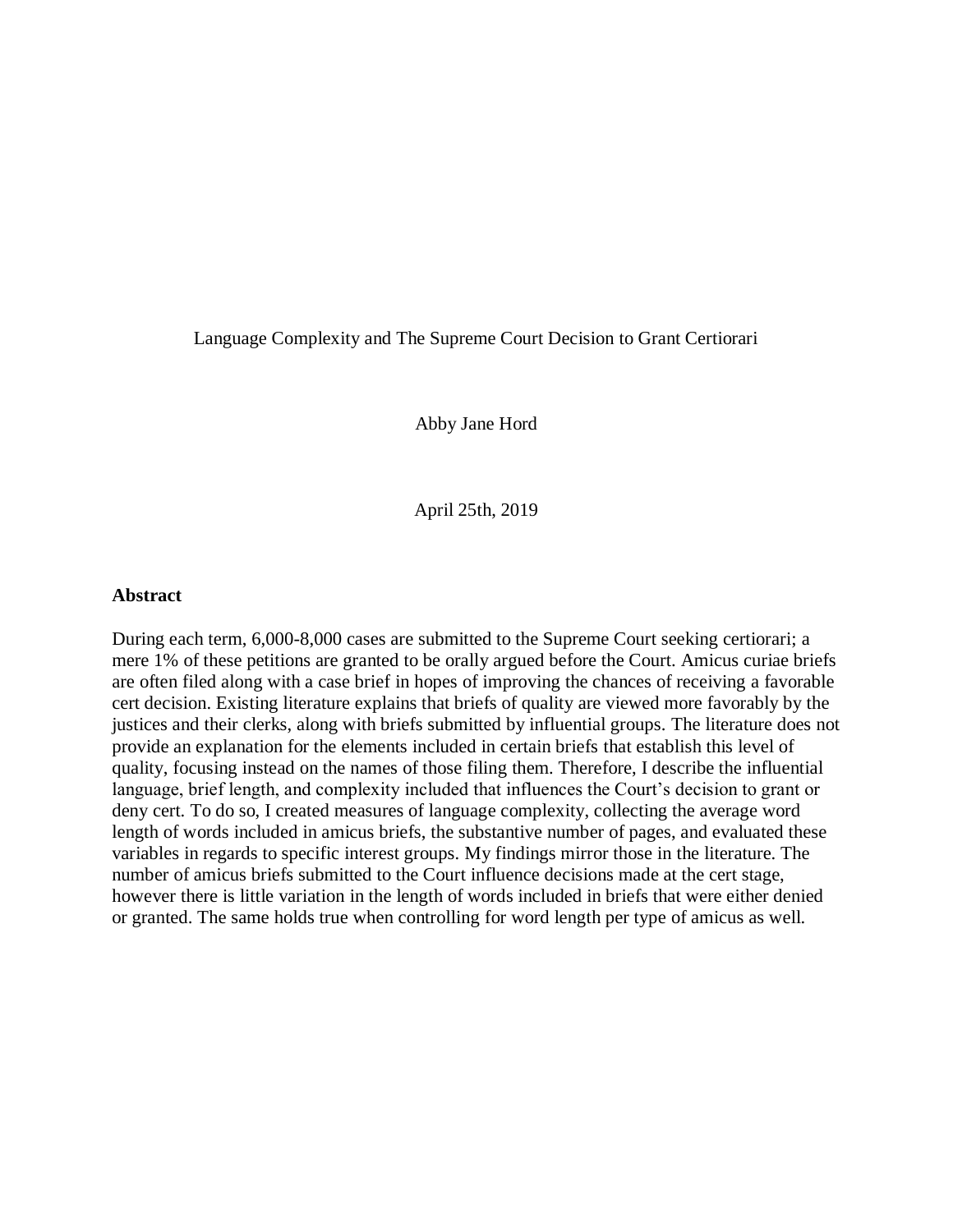### **Introduction**

A variety of repeat players appear before the Court as amici, voicing their opinions regarding pending cases. Many of the parties capable of filing amicus briefs have a variety of resources at their disposal to draft impressive briefs, whether they be in favor of a case receiving cert or opposed to it being heard by the nations highest court. However, the filing of amicus briefs is not solely limited to groups of nationally recognized prestige. In *Johnson v. Alabama* (582 U.S.1 (2017)), Anthony Graves, a death row exoneree submitted an amicus curiae brief on behalf of Johnson. Graves argued in favor of the court granting cert, his brief was the only one presented at the cert stage, and the case was granted certiorari. However, there is little literature or research to determine what the justices and their clerks look for in amicus curiae briefs apart from the name of the interest group or individual who may be filing it. While it is difficult to determine how the smallest, and least public branch of government makes its choices, there are resources available to hypothesize what those with the privilege of deciding which cases will be heard before the Court may value.

Throughout a lengthy data collection process, utilization of text analysis software, and the results of a probit regression, I have gained a deeper understanding of what may create a brief of quality, thus influencing the justices and clerks participating in the cert pool. In this thesis, the implications of language complexity presented in amicus curiae briefs will be evaluated. Language complexity based upon the group submitting a brief will also be considered in an attempt to determine if those of greater status submit briefs of better quality than do those without similar reputations. In taking such measures, I aim to describe the qualities those charged with reading amicus curiae briefs may value and base their decisions upon.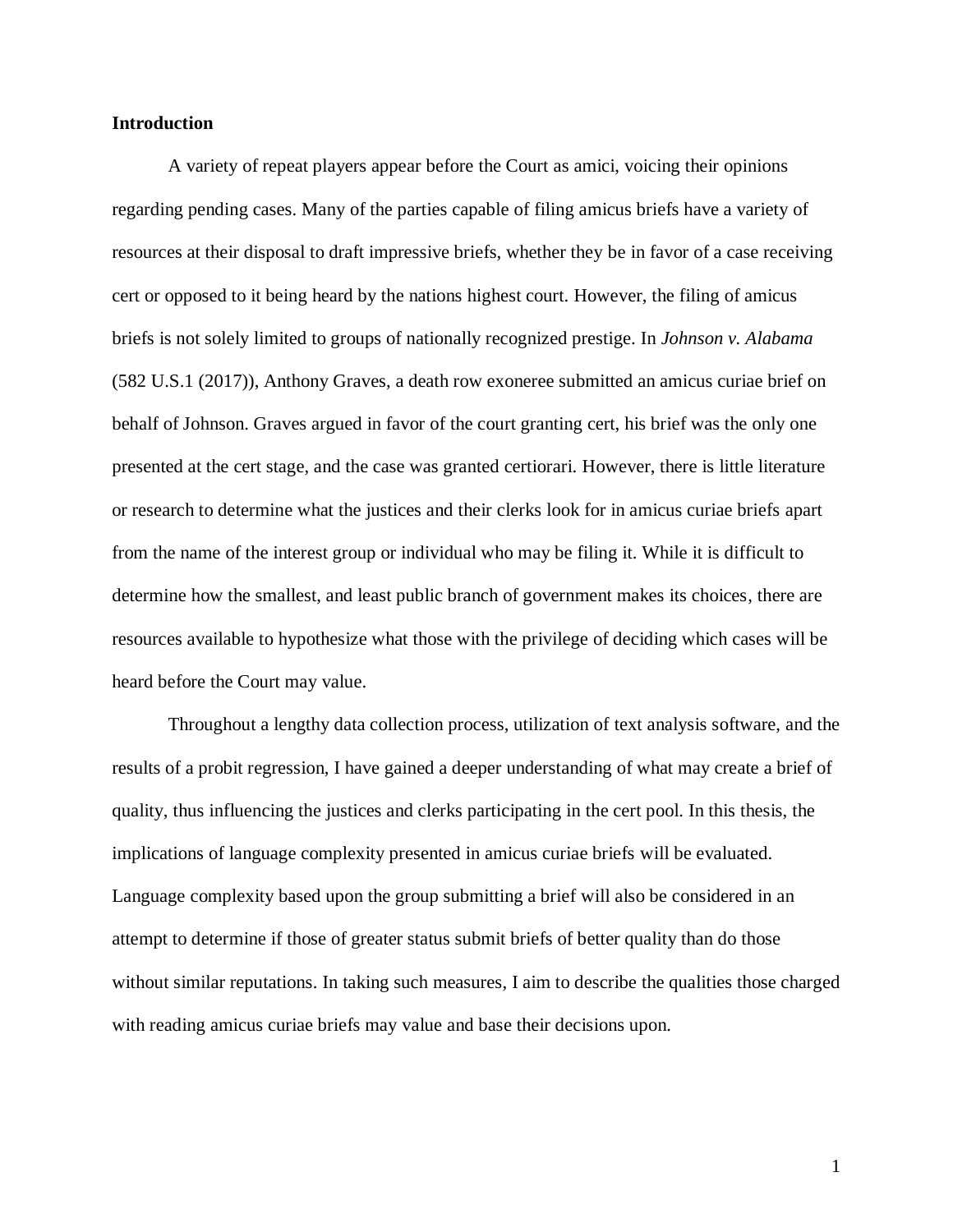While the Supreme Court and its process regarding certiorari is commonly unknown, the concept of amicus curiae provides the public with a position of influence for the nation's highest court. The repeat players frequently crafting briefs that draw the eye of justices are not alone in their efforts to receive cert. Briefs may often be submitted *in forma pauperis* for those seeking the Court's review, but lacking the funds to take the proper methods to do so. Interests of amicus may also be submitted by foregin governments with a vested interest in case. In *Donziger v. Chevron Corporation* (582 U.S. 2 (2017)), the Republic of Ecuador drafted a brief asking the Court to grant cert. While the case was denied, those representing the Republic of Ecuador were provided a rare opportunity to present their opinion regarding a case. Allowing groups and individuals to act as friends of the Court, showcasing their own interests and opinons regarding a case and its parties, creates a novelopportunity and provides for public opinion to play a role in the country's most exlcusive branch of government.

### **Literature Review**

A decision to grant certiorari is not based on a case's substance alone, many cases are accompanied by a series of amicus curiae, meaning "friend of the Court," briefs (Epstein and Walker 2019). These briefs may be submitted in favor of a case being granted or denied, yet they are typically written by those with a vested interest in a case. Whether they are arguing for or against the Court's decision to grant cert, briefs serve as cues to the justices when submitted at the cert stage, signaling an interest an individual or group may have by taking the necessary steps to both finance and submit a brief (Epstein and Walker 2019). In 1988, it was estimated that the average cost for the submission of one individual brief remained between \$15,000 and 20,000 (Caldeira and Wright 1988). Interest groups frequently display "vigorous, extensive" efforts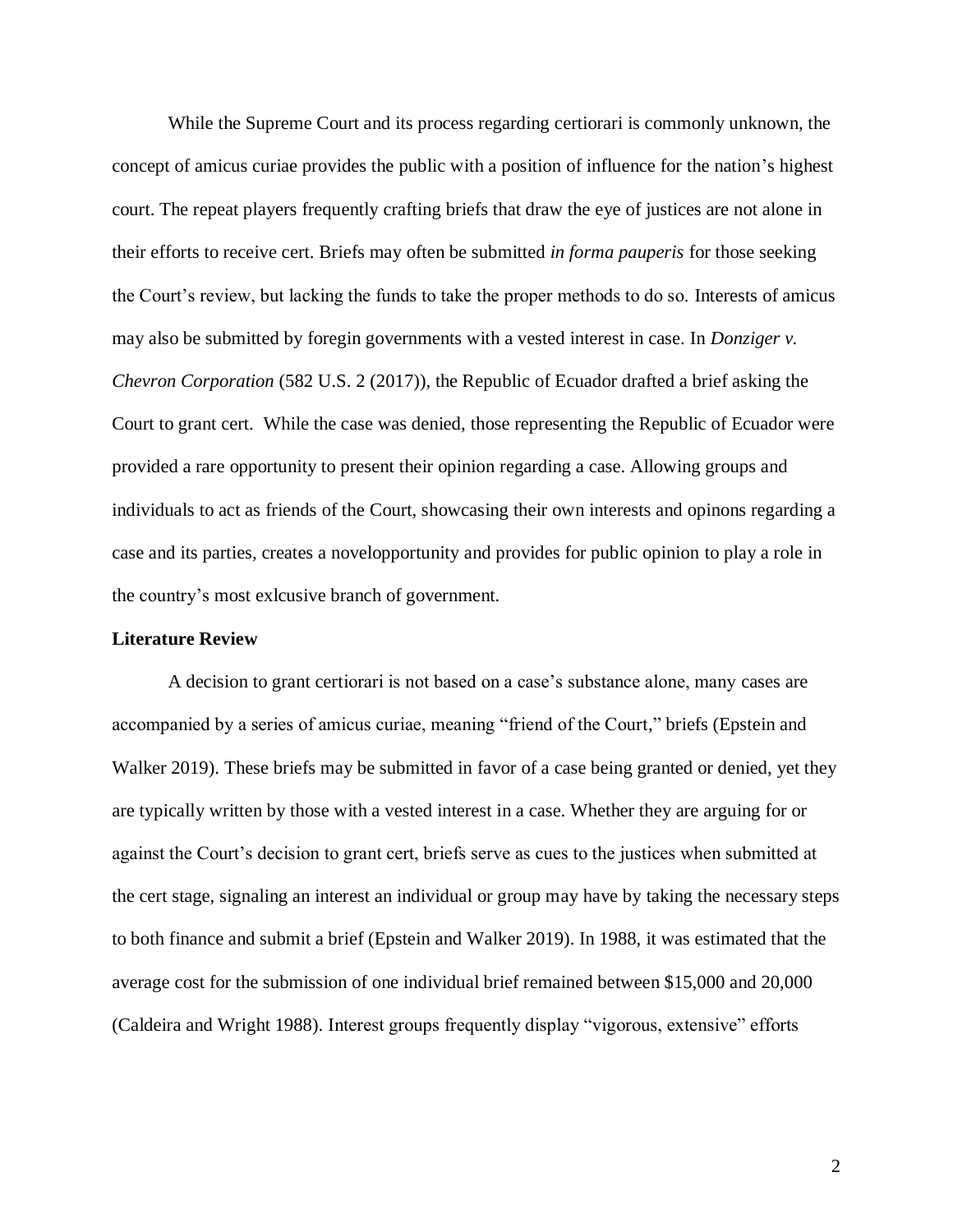when invested in a specific case that has the potential of coming before the Court for review (Caldeira and Wright 1988).

While most cases arrive at the Court on appeal, many underlying factors are present when deciding whether or not to grant certiorari, allowing the justices to hear a case and provide an opinion. However, the justices themselves typically are not the individuals initially reviewing a case asking for cert. Justices may participate in the certiorari pool system, allowing their clerks to read case briefs submitted and all attached documents, including amicus curiae briefs. Therefore, the clerks act as gatekeepers to the Court itself. In 2018, all of the justices except Alito and Gorsuch relied on the cert pool to grant certiorari (Epstein and Walker 2019). After the clerks read the briefs, they then write "pool memos", providing their justices with a summarized version of briefs, allowing for the creation of a "discuss list" which the justices then rely upon to grant or deny cert to a specific case (Epstein and Walker 2019). During cert pool discussions, cases that are deemed considerable are added to the discuss list, based upon the issues presented that the Court may offer a rememdy to, and the arguments offered in the briefs. Those that partcipate in the cert pool assist in the collaborative effort of deeming a case as cert worthy, however in order to grant or deny cert to 8,000 different cases, there may be signals that those taking the first glance at a brief may look for. With so many documents to sort through, clerks may resort to heuristics, such as prestige and language complexity to help make their decisions.

Despite the existing literature describing the amicus process, what deems a case as "certworthy" is still debated (Black and Schoenherr 2019). As cases and their accompanying briefs are submitted to the Supreme Court for writs of certiorari, there are factors within a brief that may increase the likelihood that a case is granted cert inlcuding who is submitting the brief and the level of quality it presents. Box-Steffensmeier, Christenson, and Hitt 2013 discuss the factors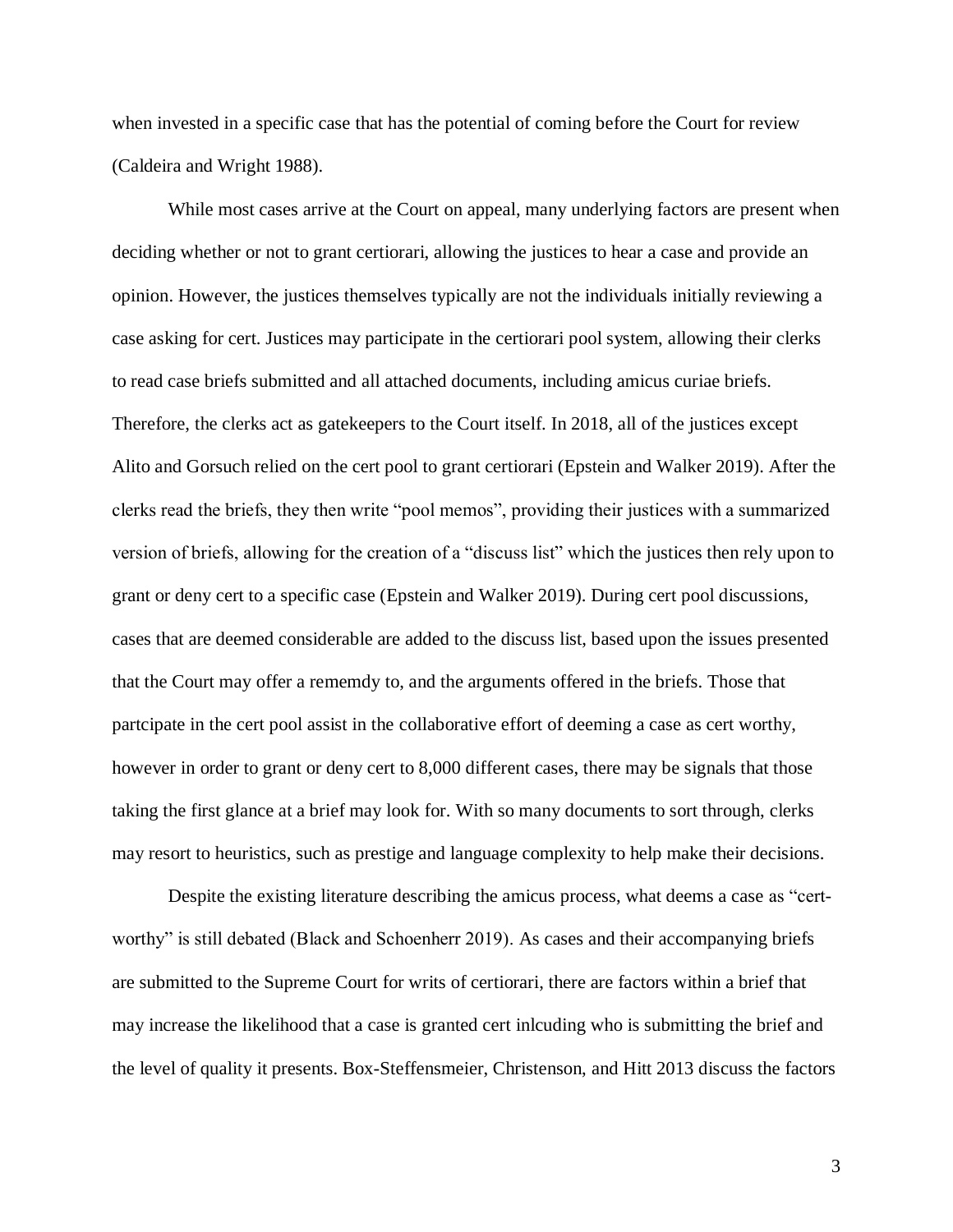affecting a brief's quality and the importance of the individuals or group filing it, including repeat players and the office of the Solicitor General. It has also been proposed that the number of briefs in support of or against a case receiving certiorari acts as signal to the Court, allowing amicus to act as an agenda setting tool.

Apart from settling lower court disputes and decisions based on justice ideology, the name of a brief filer may also play a role at the cert stage, allowing for the reputation of groups to influence cert decisions. The Solicitor General represents the interest of the United States government in legal matters, therefore establishing their office as the voice of the executive branch (Black and Owens, 2012). The Office of the Solicitor General is the most frequent Court litigant, appearing in amicus curiae briefs, playing a role in case outcomes, and influencing judicial opinion writing (Black and Owens 2012). Briefs filed on behalf of the United States serve as a signal to the Court the heightened importance of a specific case, whether the Solicitor General is arguing for or against the granting of certiorari.

Others have looked beyond the number of briefs included with a case or the filing party in an attempt to explain the gatekeeping features the justices and their clerks may apply when selecting cases for certiorari. Bruhl and Feldman (2017) propose the implementation of plagairism detection software in order to identify briefs containing overlapping arguments. Based upon the concept presented by Box-Steffensmeier, Christenson, and Hitt (2013), amicus briefs must offer information separate from what has already been presented by the parties in a case. Amicus actors must provide a unique perspective in their briefs, allowing those acting as gatekeepers to gain a new perspective in regards to a case petitioning for cert. Therefore, Bruhl and Feldman suggest that plagairism detection software may detect briefs that repeat past arguments when compared to past briefs, failing to produce quality information and their own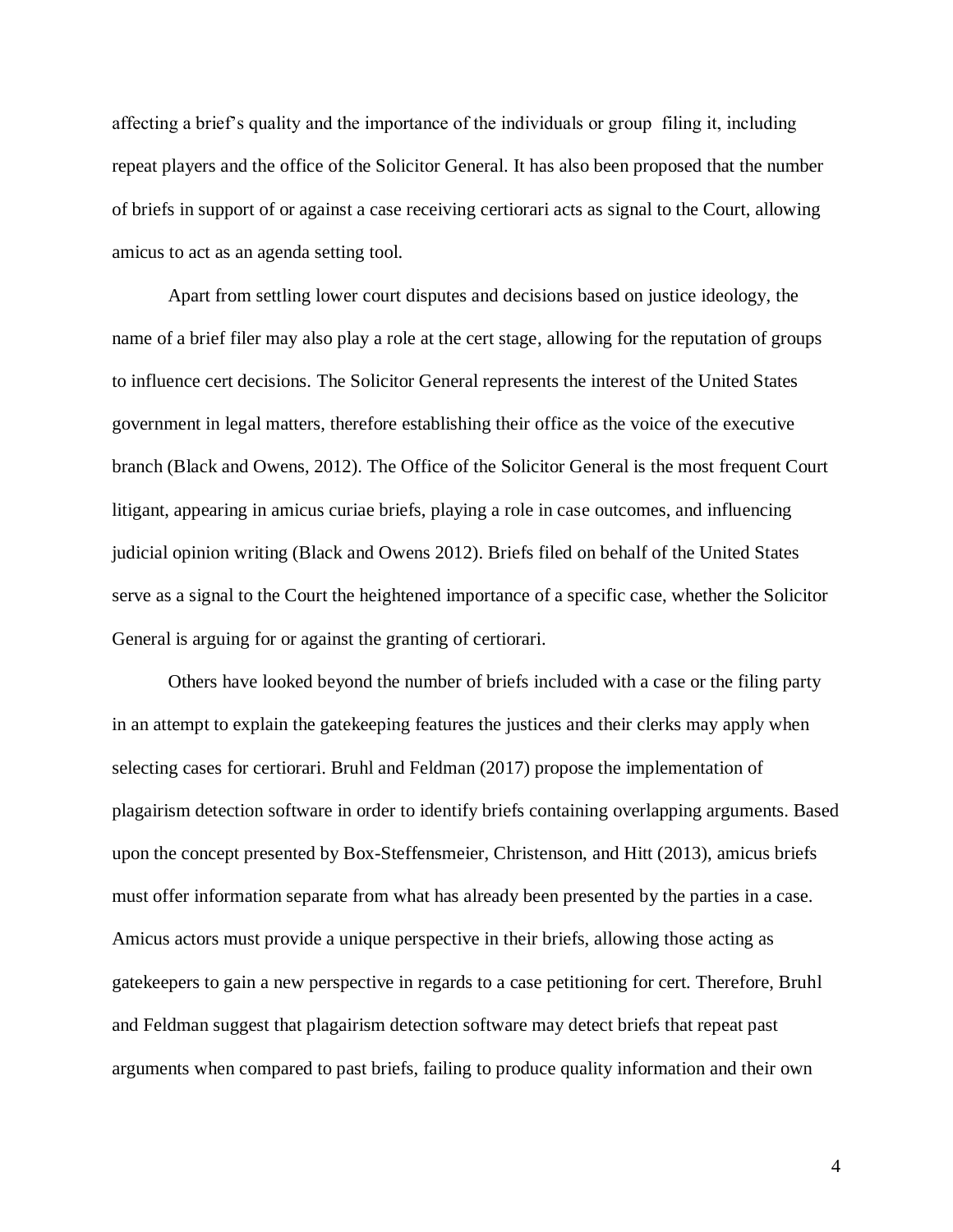opinion about a case and its actors. In implementing a focus on the arguments included in briefs rather than the sheer volume of them, Bruhl and Feldman offer a new perspective, manipulating software in order to identify quality arguments. However, they define quality arguments only as those that may not have been offered in the past. While fresh arguments are not necessarily less complex or of quality, they give no further indicators as to what a cert-worthy brief includes.

The influence of the Solicitor General, interest group reputation, and the number of amicus briefs accompanying a case all must be included and evaluated in determing a petitions cert-worthiness. In considering the powerful individuals and interests they have the ability to represent, both interest groups and the OSG are able to sway the opinion of the Court based on their reputation alone. Although, the exact indicators of a cert-worthy case may remain unknown, the literature acknowledges that each of these influences cannot be overlooked when acting as amici.

### **Theory**

I look to explain the Court's decision at the cert stage based upon the briefs submitted with a case. Specifically, I propose a theory to explain the likelihood of a case receiving cert based on the language complexity presented in the amicus curiae briefs filed in support of a case. After reading a variety of literature regarding amicus briefs and the Court's decision-making process, it was my understanding that groups and briefs of "better" stature were viewed differently and more likely to receive cert. These briefs viewed more favorably by the Court were deemed as being of greater quality, however, a measure determining what "quality" consists of was lacking in the existing literature. Therefore, my initial hypothesis proposes that the language presented in amicus briefs, particularly complex language, would increase the chances of a case receiving certiorari at the Supreme Court level.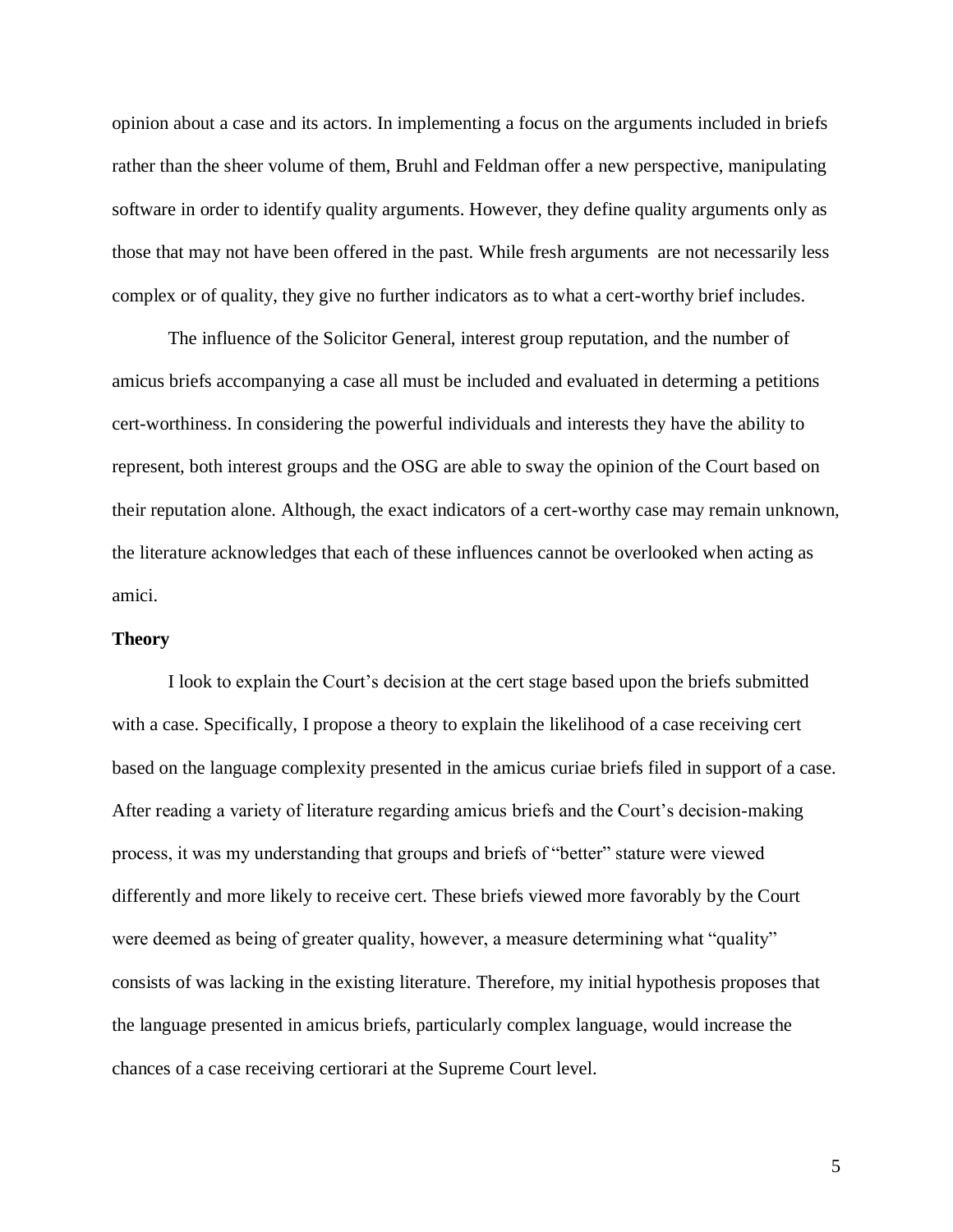While it is inevitable that groups of such status would have the educational and careerbased experience to draft briefs of quality, the literature fails to mention the elements that create a brief of quality. It is acknowledged that valuable briefs must present compelling arguments, introducing new information not originally included in a petition for certiorari, the language and arguments included are not discussed. It has not been determined which if any, words or phrases the clerks participating in the cert pool deem as more articulate than others. Specifically, language complexity as a whole has been excluded from the system of determining quality amicus briefs.

An amicus brief must present two key factors in order to play an influential role on a justice. First, it must be attractive enough to gain judicial attention, earning itself a closer look, and second, it must contain quality information differentiating from the arguments previously provided by the litigants (Box-Steffensmeier, Christenson, and Hitt 2013). However, the literature implies that quality briefs attracting the attention of the justices are only written by groups of status who are often repeat players at the Supreme Court level. Justices are influenced by counsel experience, indicating again that those with greater status amongst the Court are viewed differently than those lacking in reputation (Box-Steffensmeier, Christenson, and Hitt 2013, 451). Essentially, the literature articulates that at the certiorari stage, the "who" may matter much more to those selecting cases to hear than the "what" presented in the briefs.

Not all briefs are viewed equally if they are even initially read by the clerks (Box-Steffensmeier, Christenson, and Hitt 2013). Instead, briefs are considered based upon their credibility to provide influential information and prior reputation with the justices, therefore groups with recognizable names are more likely to be identified as credible sources than those filing a brief for the first time. Groups with greater credibility and esteem are also better able to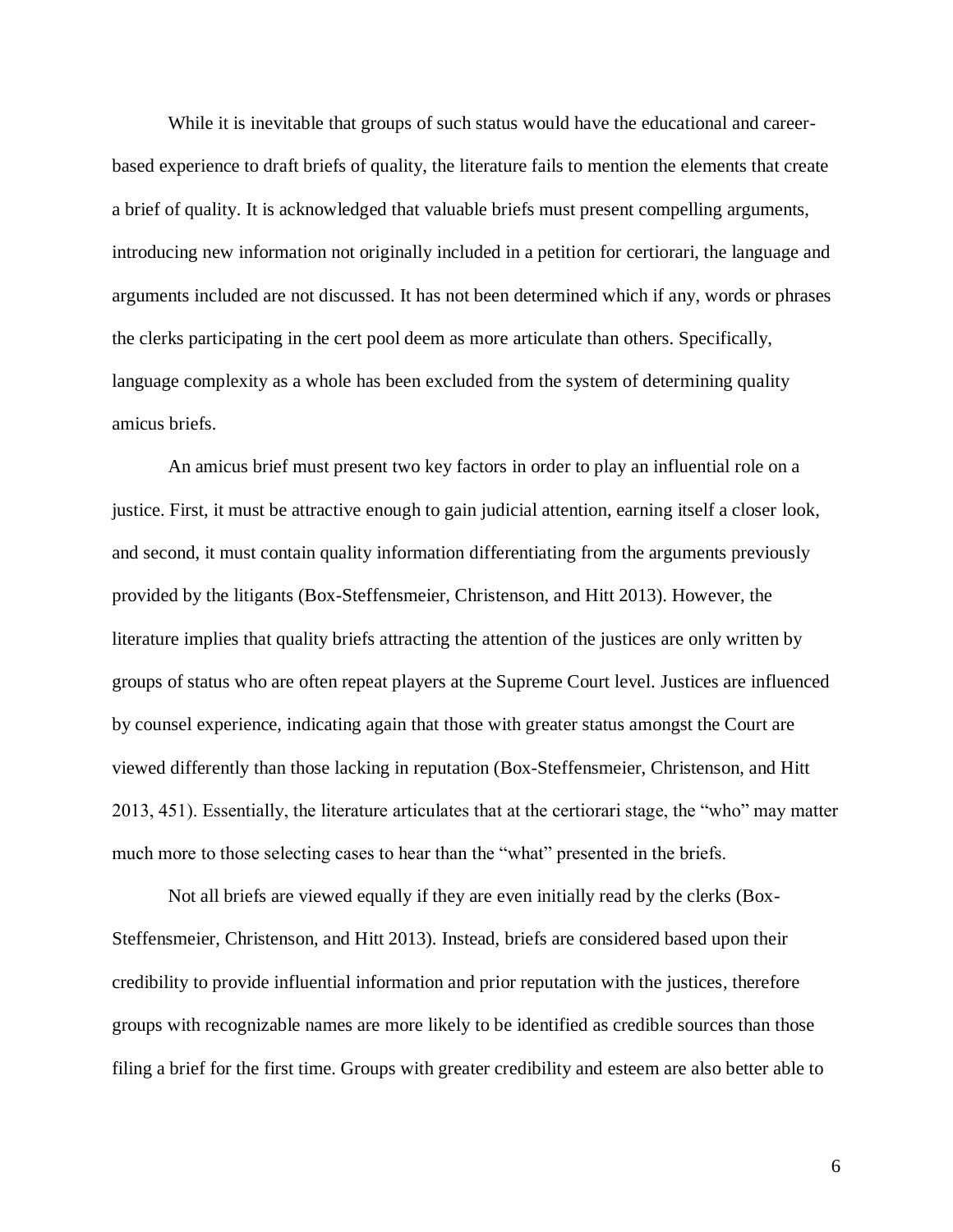rally groups with similar interests. Often, groups will gather to co-sign a brief, thus signaling to the Court the importance of a case, submitting a case with eighteen signatures, such as Alabama and 17 other states in *Markle Interests, LLC v. United States Fish and Wildlife Service* (586 U.S. 1 (2018)), rather than just one of an influential group.

Throughought the existing literature, several legitimate, articulated arguments detailing the elements included in quality briefs, and the status of those frequently writing them, detailing that those who sign the briefs prior to submission are viewed differently than how many signatures a brief may have at the time of its submission (Box-Steffensmeier, Christenson, and Hitt 2013). Thus, the signature itself is able to act as an indicator to the justices, allowing them to specifically view who has a specific interest in a case. However, it is mentioned that the clerks have said that a multitude of briefs are "poorly written", and lacking informative qualities. Therefore, raising the question, what particular qualities allow for a brief to be well written? Are the clerks basing their decision to deem a case and its briefs as cert-worthy on the name of the group submitting them, or the actual arguments presented within a brief? The literature leans towards the former, emphasizing the impact of influential groups with well-known reputations amongst the justices, rather than the substance of the briefs they often file.

Politically motivated interest groups also submit a substantial number of amicus briefs to the Court during the cert stage. While private law firms may have an interest in submitting amici, they do not have many of the vast resources available to large interest groups (Black and Schoenherr 2019). Completing an amicus curiae brief requires a significant amount of time and funding, which private interest groups are more likely to have at their disposal in hopes of seeing their supported case gain cert. Those with an established past of advocating for cases to the Court, thus making a name for themselves amongst the justices, often see a preferred outcome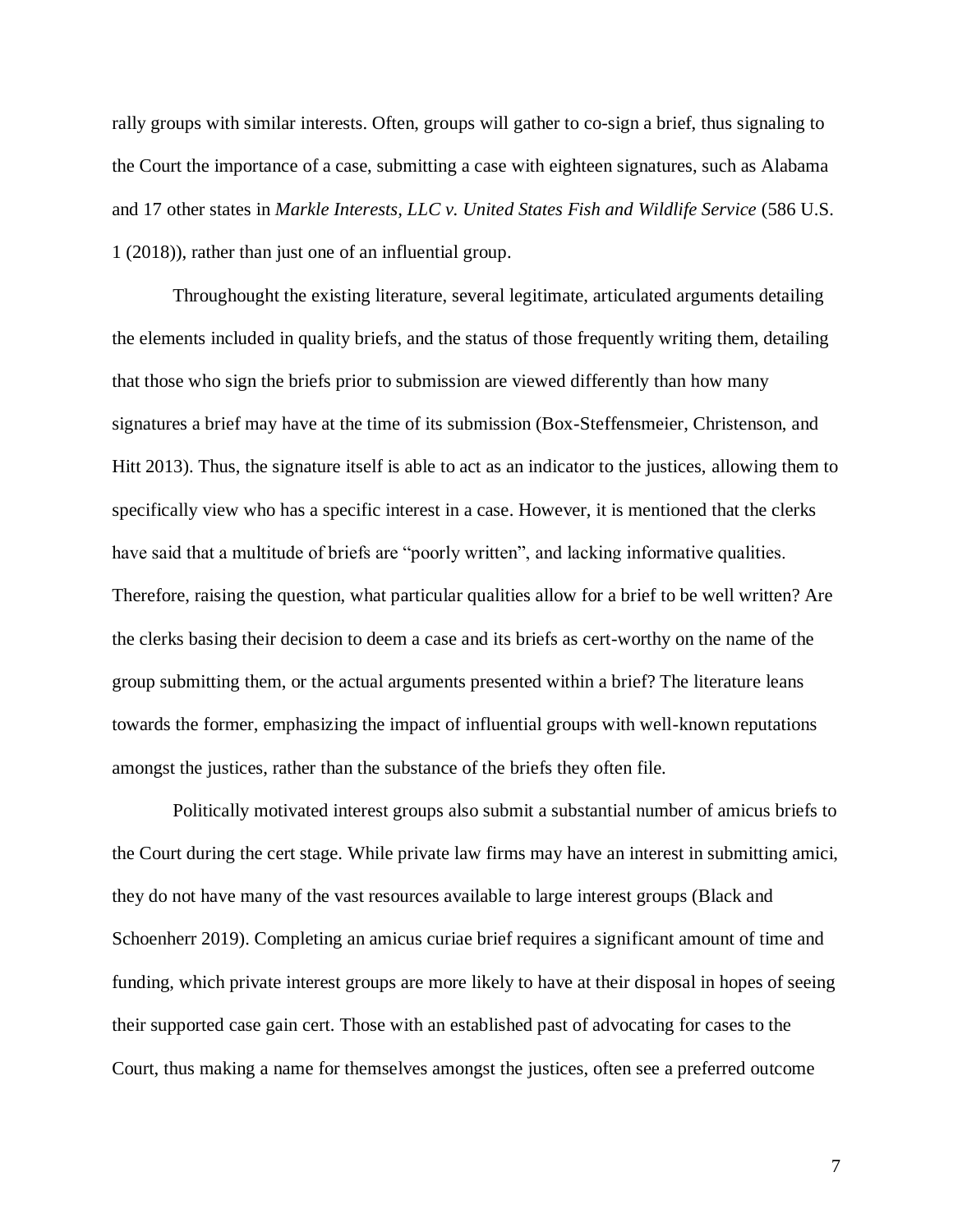when submitting amicus briefs, truly acting as a *friend* of the Court (Box-Steffensmeier, Christenson, and Hitt 2013). However, those with more experience in submitting briefs to the Court also have a greater understanding of how to draft a brief of substantial quality, which plays a greater role than the sheer number of briefs submitted for a case (Box-Steffensmeier, Christenson, and Hitt 2013).

While the existing literature does provide a thorough explanation as to the variables that may create briefs of quality from the OSG, there is a lack of potential measures for these briefs. Instead, Box-Steffensmeier, Christenson, and Hitt (2013) base the potential of quality on previous factors those drafting briefs for the OSG are already equipped with. While an individual's education, legal experience, and clerkships certainly play a role, there has been little research based upon what the briefs themselves present to those initially reading them during the cert pool. They have not been evaluated for language complexity, rather the name of 'Solicitor General', appears to be read with greater intensity than an individual brief and the language included in the arguments being presented.

The title of Solicitor General alone holds significant weight, regardless of the quality of briefs their office may submit, due to the prestigious office they are charged with representing. However, a brief may have a greater impact when the filer is viewed as an expert in their respective field by the justices (Box-Steffensmeier, Christenson, and Hitt 2013). With regard to the Solicitor's General Office, there is no greater legal expert to compare it to other than those already serving as Supreme Court justices, a path which those who have previously served in the office have taken, including current justice Elena Kagan. Even esteemed interest groups do not have the same vast resources nor reputation that the Solicitor's General office is able to boast. "Better counsel creates better briefs," and those serving the interest of the Solicitor General are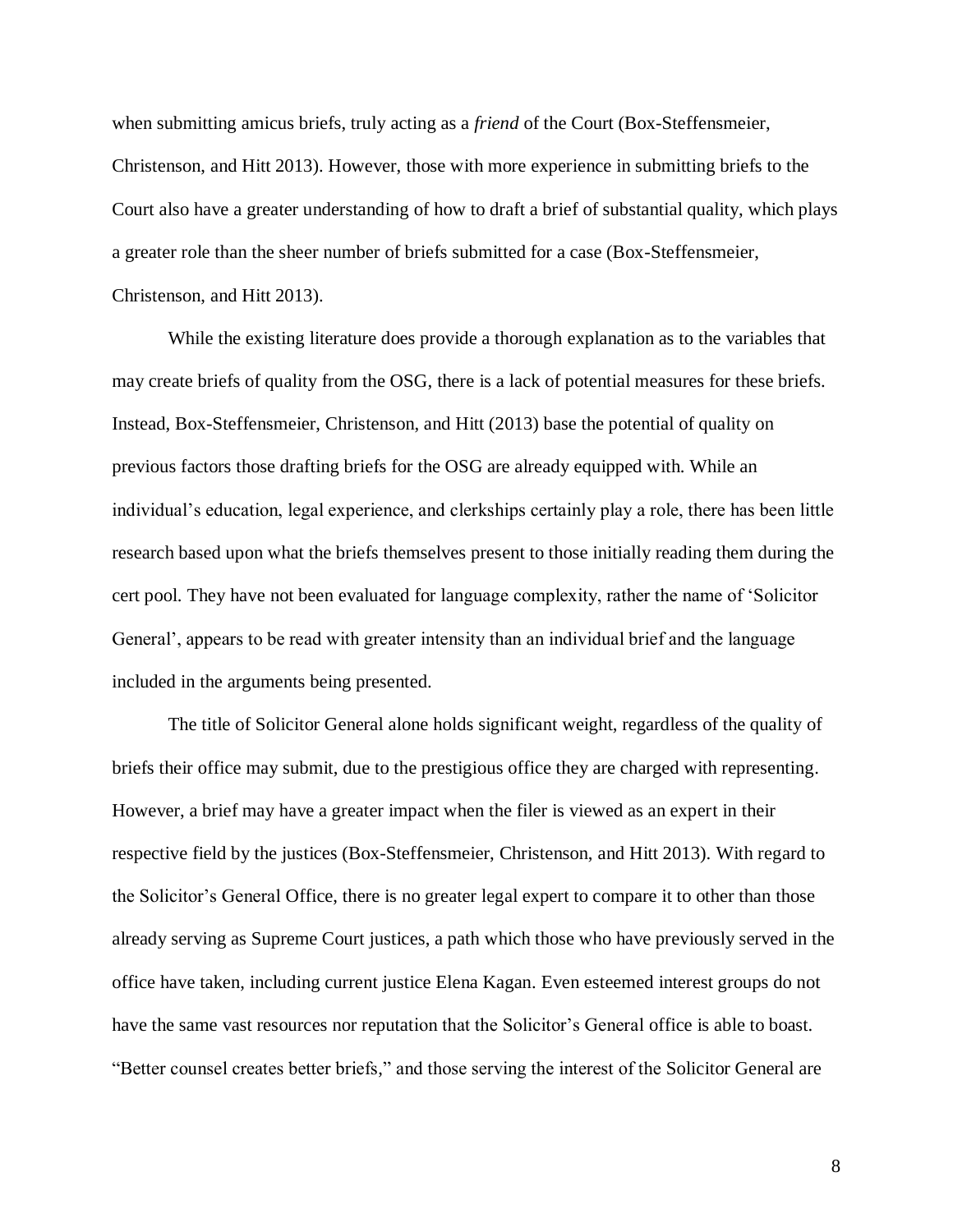not selected lightly (Box-Steffensmeier, Christenson, and Hitt 2013, 446). The attorneys employed on behalf of the office are experienced, typically hailing from Ivy League law schools, and many have previous clerkship experience; therefore, standing in the shoes of those who typically act as gatekeepers at the cert stage. Those representing the Solicitor General essentially have a greater sense of what creates a brief of substantial quality, based on previous experiences.

In seeking to measure language complexity, the current literature available suggests that longer words have a greater impact on a readers brain function than to shorter words (Hauk and Pullvermuller 2004). It is suggested that shorter words have an effect when appearing more frequently, producing a significant brain response when occurring frequently. As opposed to shorter words, those including more letters were more likely to display a stronger brain response at an earlier point in the study conducted by Hauk and Pullvermuller. Longer words were not required to be included frequently in order to evoke such a response, instead their presence alone was able to do so. Considering the existing research regarding word length, I decided to create a measure of language complexity within my research design, in order to determine if the longer words included in amicus briefs are having a similar impact on those initially reading them at the certiorari stage. Based on the literature, longer words may provide a signal to the justices of an overall briefs complexity and quality, particularly in those submitted by well-qualified groups.

Again, this leads me to hypothesize that the language complexity included in amicus curiae briefs impacts the Court's decision to grant or deny certiorari. Thus, briefs of greater quality would contain more complex language, resulting in cert being granted when compared to those with less complex language. Based upon the literature and my hypothesis, briefs submitted by the Solicitor's General Office, other varying repeat players, and groups deemed as "influential" would produce briefs of heightened complexity.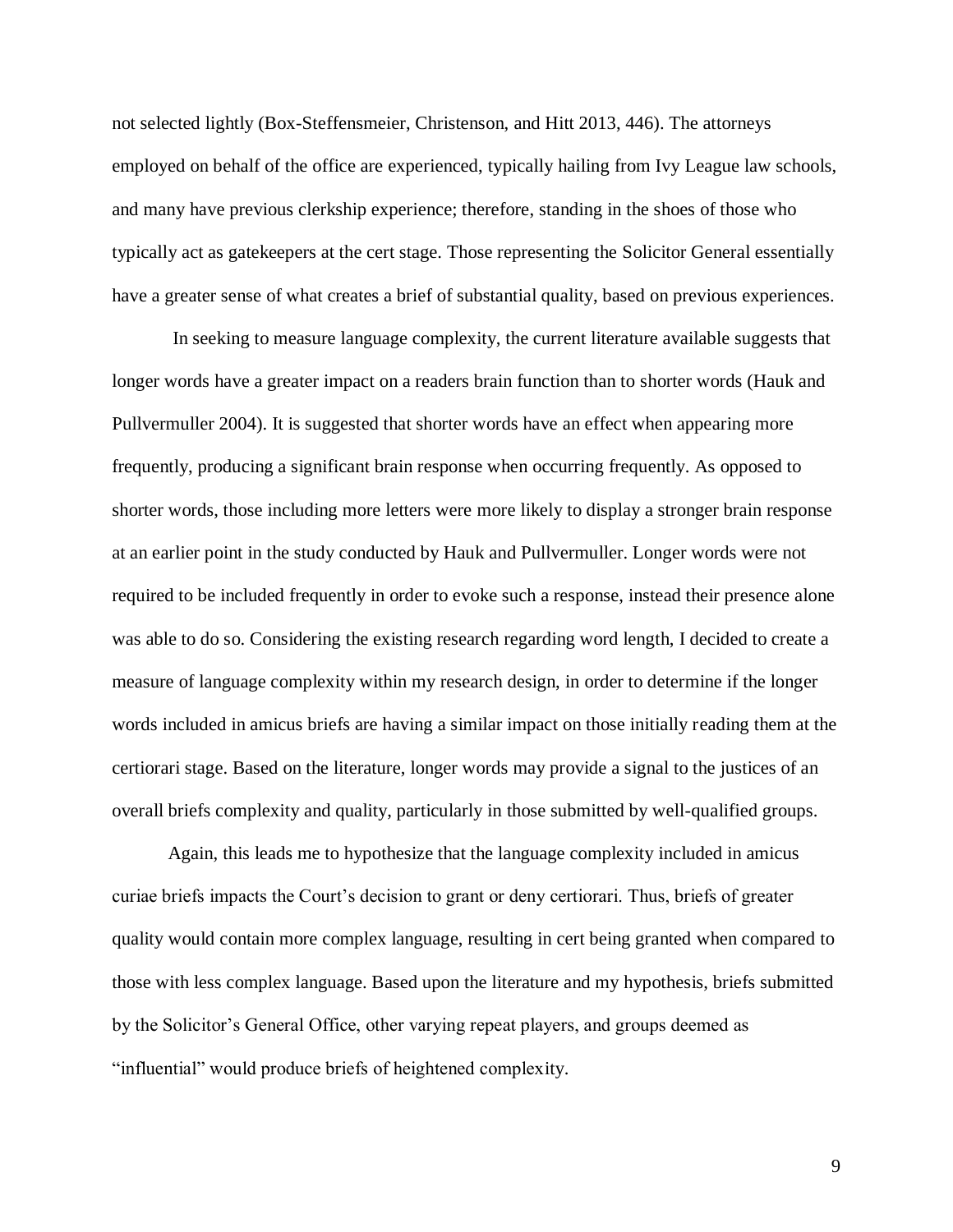### **Data and Methods**

Due to the volume of cases the Court is presented with each term, it is my theory that the language presented in amicus briefs may act as signals to the justices and their clerks. Complex language acts as an indicator of quality to the reader. In gathering amicus briefs submitted to the Court in favor of or against a case receiving certiorari, it was my intention to test my original hypothesis by evaluating word length and the most used words in briefs in order to determine whether language complexity plays a role in granting cert. Having read briefs previously, I had an idea of their subject matter and format, however, it was a struggle to gather them, as there is no set database of amicus briefs submitted. In order to test the given hypothesis, a total of 160 amicus curiae briefs included in cases that were both granted and denied certiorari were collected from the 2011-2018 terms of the Court.

After collecting case, docket numbers indicating a specific case would then be entered into the SCOTUSblog website's docket search function, where all cases submitted to the Supreme Court are indexed along with accompanying briefs. For cases that had been granted, all amicus briefs included prior to granting certiorari were gatherd, as opposed to cases denied cert, where all briefs submitted were instead collected. In an effort to evaluate amicus curiae briefs, Andrew Hamm, a SCOTUSblog employee, provided assistance, offering the necessary steps to take in order to locate briefs, specifically those in cases denied cert.

Following the completion of data collection, case numbers, names, the number of briefs submitted with a case, the number of briefs in favor of granting cert and those arguing against it, the name of the agency submitting briefs, and whether or not they wanted the case at hand to be granted, or denied were all included in a Microsoft Excel Spreadsheet. Then, the number of substantive words per brief, number of pages including the table of contents and authorities, and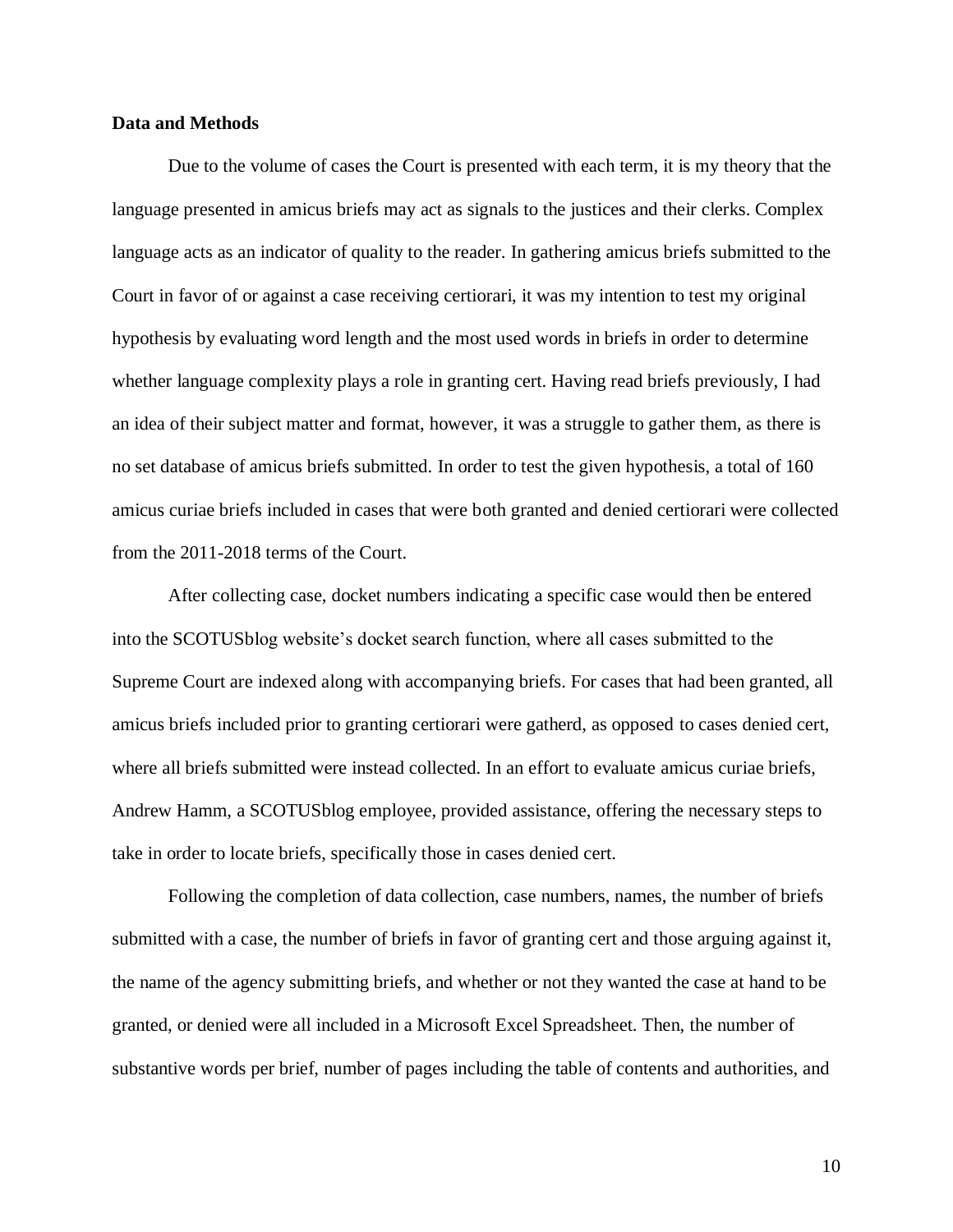the substantive number of pages were also included, after removing their tables of contents and authorities in Adobe Acrobat.

Using NVivo 12, I was able to upload the set of substantive briefs to a processing system that compiled individual word length of all words included in briefs supporting cases that had been both denied and granted. Using word length, I averaged the approximate word length of denied briefs in comparison to briefs granted. Following this initial analysis, the one-hundred, two hundred, and three hundred most used words in each individual brief included in my data set were also also evaluated. In doing so, the length of words included in briefs submitted by certain interest groups allowed for a separate categorization. To do so, a specific interest group rating was designed, assigning each category of a group a number of one through seven. One indicated that the agency was of federal government interest, two applied to state government groups, three indicated a political interest, four was assigned to legal interest groups, five meant an agency was of a religious interest, six applied to career-specific interests, and seven categorized individual people submitting amicus briefs.

By taking these steps, I sought to systematically analyze the complexity of words included in amicus briefs based upon the amount of letters included per word. In order to only evaluate words of susbtance, it was necessary to remove all words included in the tables of contexts and authorites, accounting only for the words presented in the arguments themselves. To compare and contrast the language complexity and breif quality of briefs by group, it was imperative to assign each interest group a categorical indicator. During the research stage, the implemented steps allowed for a transititonal, step-by-step process in analyzing the collected data.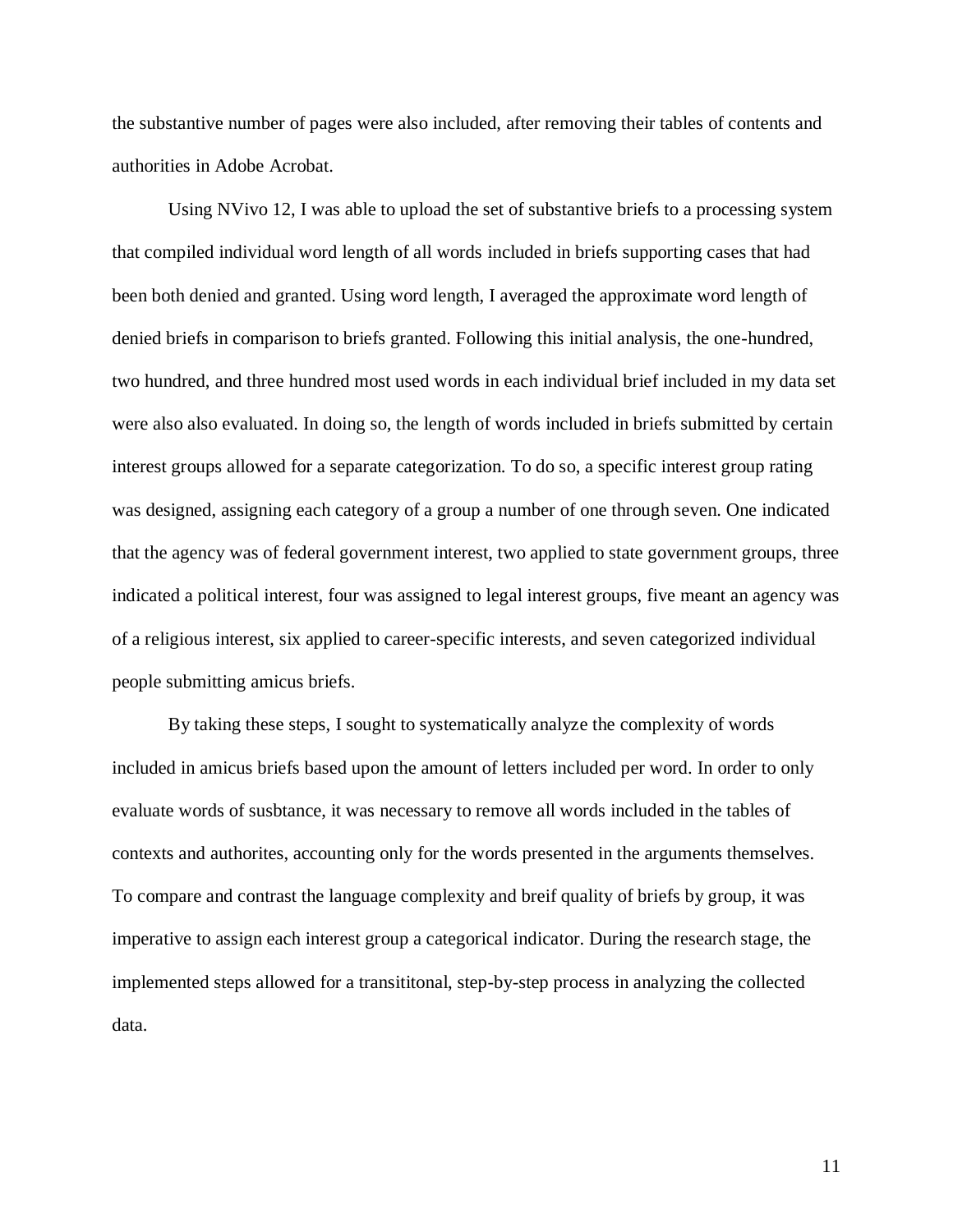In creating a measure to evaluate the average word lengths provided by Nvivo, it was my intention to compare the variation displayed within the results in order to evaluate the language of briefs. However, I wanted the research design to remain consistent with the literature, including the language complexity of specific groups filing amicus briefs as well. In creating this design, I believed that the results would display higher average word lengths for briefs included in cases that were granted, thus deeming them as more complex and of greater quality. Also, it was my hypothesis that briefs submitted by prominent groups would produce greater average word lengths, particularly in their briefs supporting cases that did receive cert. Following the completion of the proposed research design, I expected the results of the regression to reflect the aspects of my hypothesis, displaying lesser average word lengths for briefs accompanying cases that had been denied, and more complex language included in cases the Court chose to grant certiorari to. As described in the existing literature concerning word length, it can be further theorized that the length of words included in briefs may provide signals to those considering it for cert based on their brains response to the language presented.

In evaluating the existing literature regarding amicus curiae briefs, Box-Steffensmeier, Christenson, and Hitt (2013) argue that those with greater name status as an organization are likely to have a greater influence with the justices at the cert stage. Therefore, it was imperative to create the aforementioned rating in order to compare the brief complexity of interest groups submitting briefs in the cases gathered. Due to the resources many of these agencies have at their disposal, including prior educational and career experience, theorizing that their briefs would be of greater quality and often more likely to receive certiorari. To gain an accurate representation of influential groups to those with less recognizable names, I compiled a variety of interests, ranging from political to religious, in order to contrast complexity and ensuring the inclusion of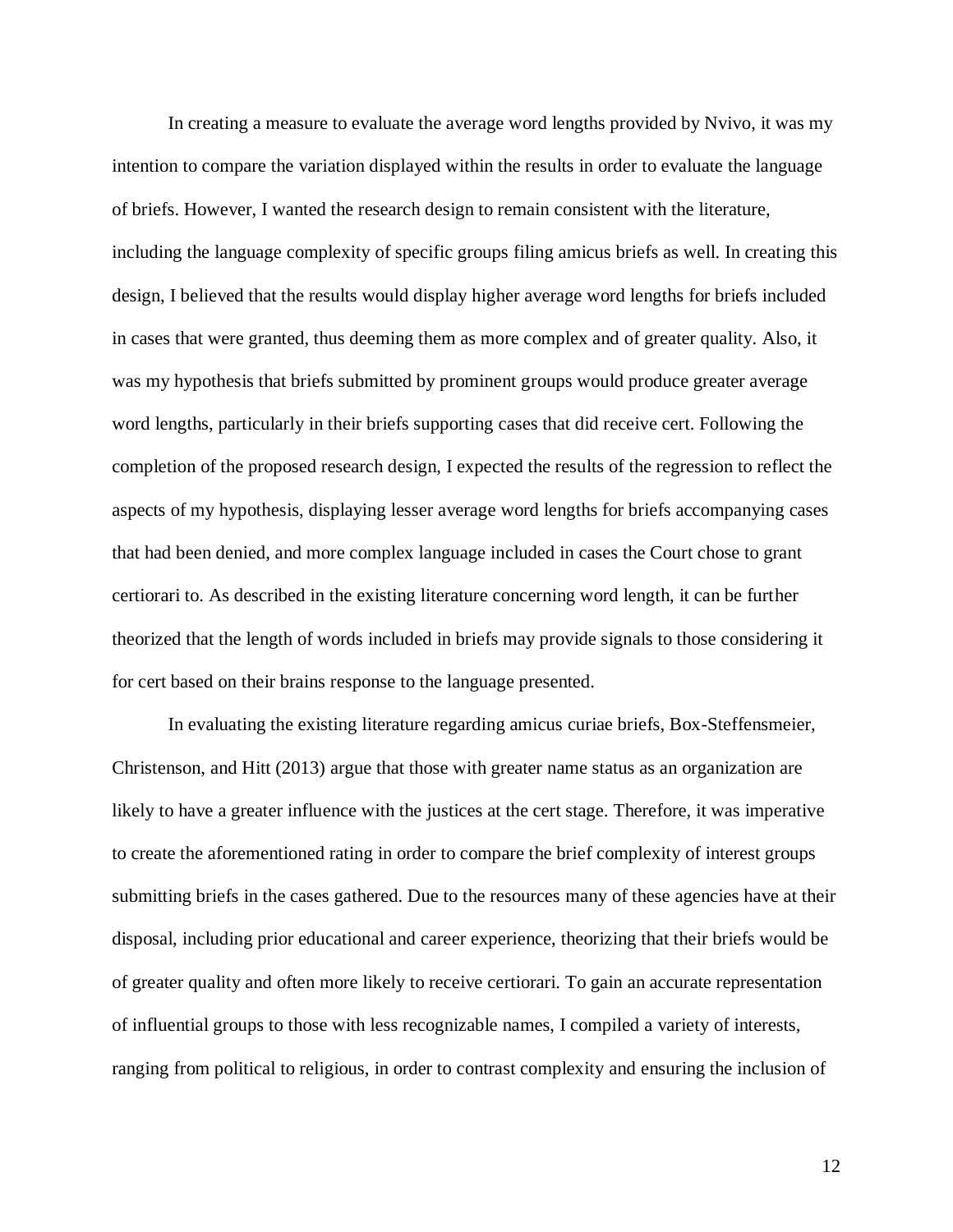nationally recognized organizations, such as the American Bar Association, and smaller, specific interests, including Public Knowledge, et. al.

### **Analysis**

Table 1 presents the results of a probit regression predicting the likelihood certiori was granted as a function of case-level and brief-level variables. The standard errors were clustered by docket to account for similarities among briefs in a given case. The results largely comport with the literature. The more briefs filed arguing for cert to the granted, the greater the likelihood it will be. Similarly, the more groups aggitating for cert the be denied, the greater the likelihood of a grant. This fits with the literature's claims that any filings, regardless of direction, indicate the importance of the cases and should boost the likelihood cert is granted. Interestingly, as the overall number of briefs filed increases, the likelihood of cert being granted decreases. Beyond sheer counts of briefs, none of the content or group type variables have a significant effect on the likelihood of a grant. However, the model only explains 9% of the variation in cases receiving cert, thus missing a lot of variation in the cert decision.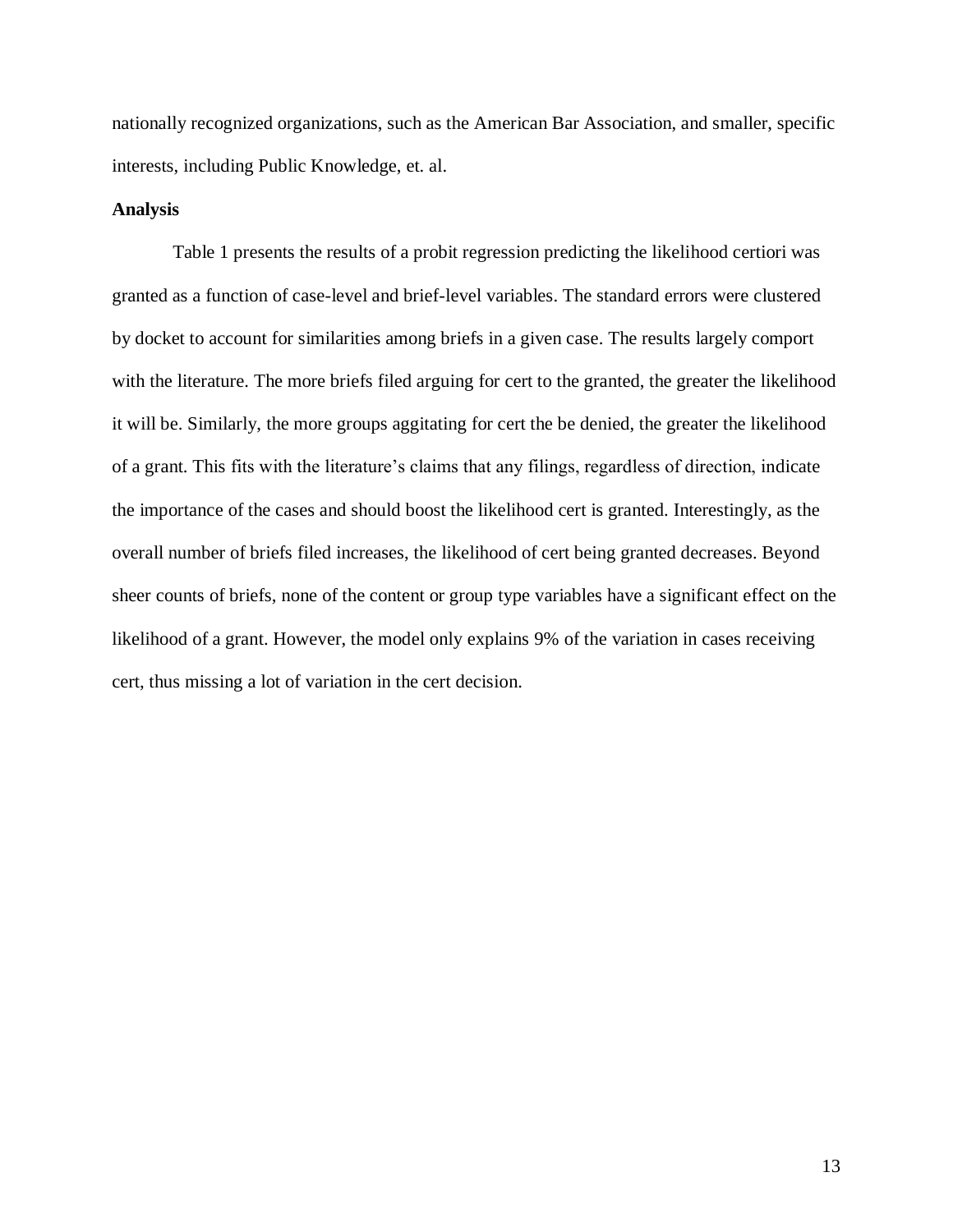| Coefficient | (Std. Err.) | <i>p</i> -value                         |
|-------------|-------------|-----------------------------------------|
|             |             |                                         |
| $-4.398*$   | (0.435)     | 0.000                                   |
| $4.463*$    | (0.400)     | 0.000                                   |
| 4.789*      | (0.687)     | 0.000                                   |
|             |             |                                         |
| 0.844       | (0.790)     | 0.286                                   |
| 0.000       | (0.000)     | 0.648                                   |
| 0.401       | (0.367)     | 0.275                                   |
| $-0.015$    | (0.035)     | 0.677                                   |
|             |             |                                         |
| $-0.025$    | (0.865)     | 0.977                                   |
| $-0.779$    | (0.889)     | 0.381                                   |
| $-0.541$    | (0.866)     | 0.532                                   |
| $-1.014$    | (1.106)     | 0.359                                   |
| $-0.471$    | (0.900)     | 0.600                                   |
| $-0.094$    | (1.077)     | 0.930                                   |
| $-3.516$    | (2.512)     | 0.162                                   |
|             |             | $N=154$ briefs in 51 equas. I I = 06.47 |

Table 1: Probit Regression of the Likelihood of Granting Cert

 $N=154$  briefs in 51 cases; LL = -96.47

<sup>+</sup>SG is omitted category

To explain this variation, I turn to the content of the briefs themselves. Words of greater length are often those of greater complexity, allowing for the hypothesis that briefs of better quality would include longer words, creating complex sentences and phrases. Also, brief length was accounted for in including the substantive number of pages per brief. As shown in Table 2, briefs included in cases that were denied had a slight variation in word length than those included in cases that had been granted cert. However, briefs in cases that were denied cert included 38.43 fewer total words than those in cases that had received cert. In comparing the top 100, 100-200, and 300 words, there was a consistent .03 difference between briefs accompanying granted cases as opposed to those supporting denied case. Briefs included in cases granted cert contained .03 more letters per word on average than those supporting cases denied cert.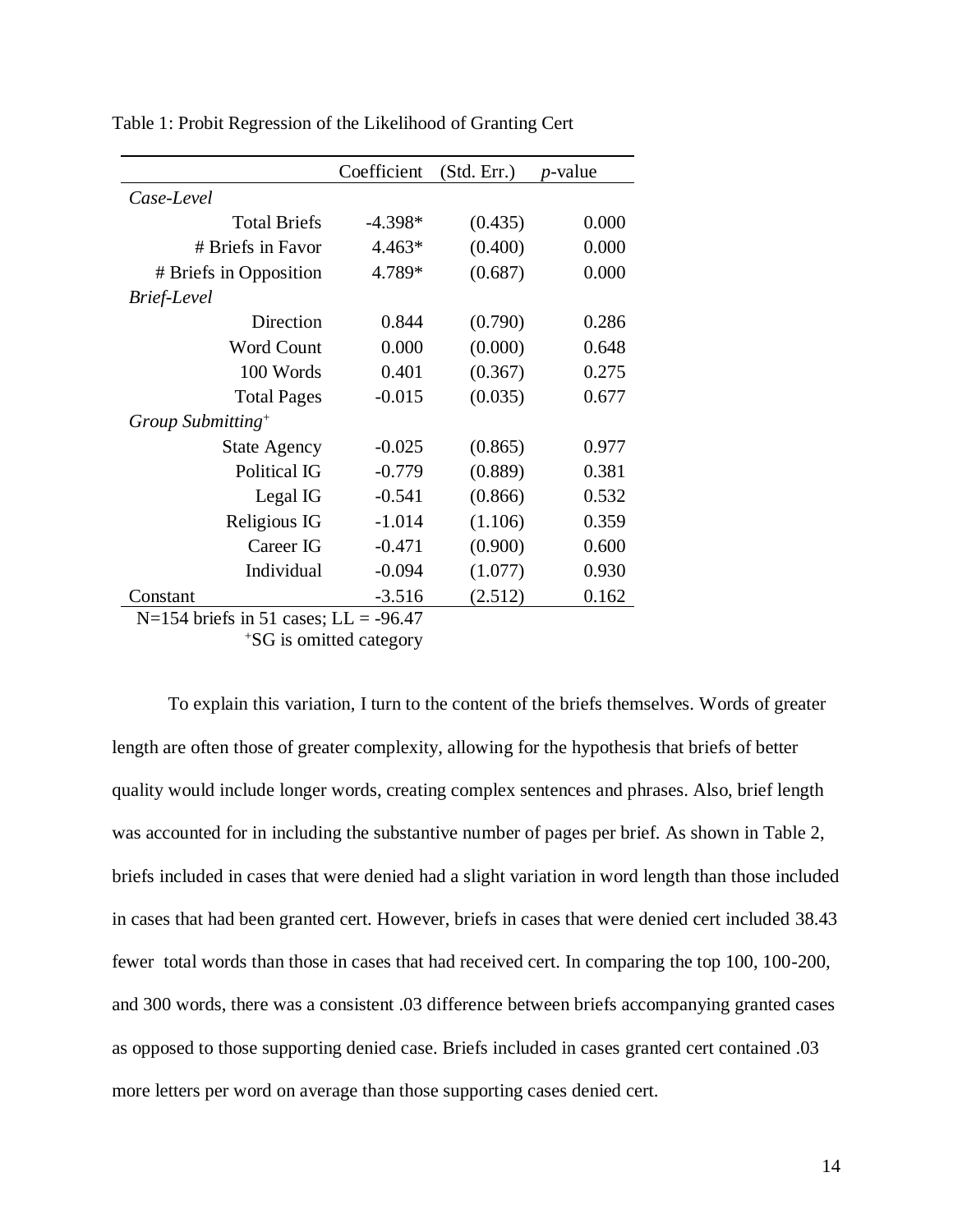|                                     | Overall | <b>Cases Denied</b> | <b>Cases Granted</b> |
|-------------------------------------|---------|---------------------|----------------------|
| Average number of words             | 5000.18 | 4982.17             | 5020.60              |
| Average of top 100 words            | 6.78    | 6.76                | 6.81                 |
| Average of 100-200 words            | 6.85    | 6.83                | 6.87                 |
| Average of top 300 words            | 6.77    | 6.77                | 6.78                 |
| Average number of substantive pages | 21      | 20.91               | 21 11                |

Table 2: Summary Statistics by Certiorari Status

Based upon the existing literature, interest groups that frequently submit amicus briefs, and are therefore well known amongst the Court are more likely to receive cert than those without similar reputations. Both the U.S. Solicitor's Genral Office and high-status political interest groups file briefs at greater rates, due to the abundant resources at their disposal to do so (Box-Steffensmeier, Christenson, and Hitt 2013). To measure the frequency with which such groups submit briefs, and the language complexity within them, I categorized the groups submitting briefs in my dataset into seven categories, including federal interest, state interest, political interest, religious interest, career-specific interest, and the interest of an individual person in order to compare the language complexity of their briefs. However, as displayed in the results in Table 3, many of the averages presented for average word length per group remains similar, with little variation among amici. It was surprising to see larger averages in word length in briefs submitted by career specific interest groups, as it was expected the the Office of The Solicitor General would offer the most complex language in its briefs of all groups included in the design.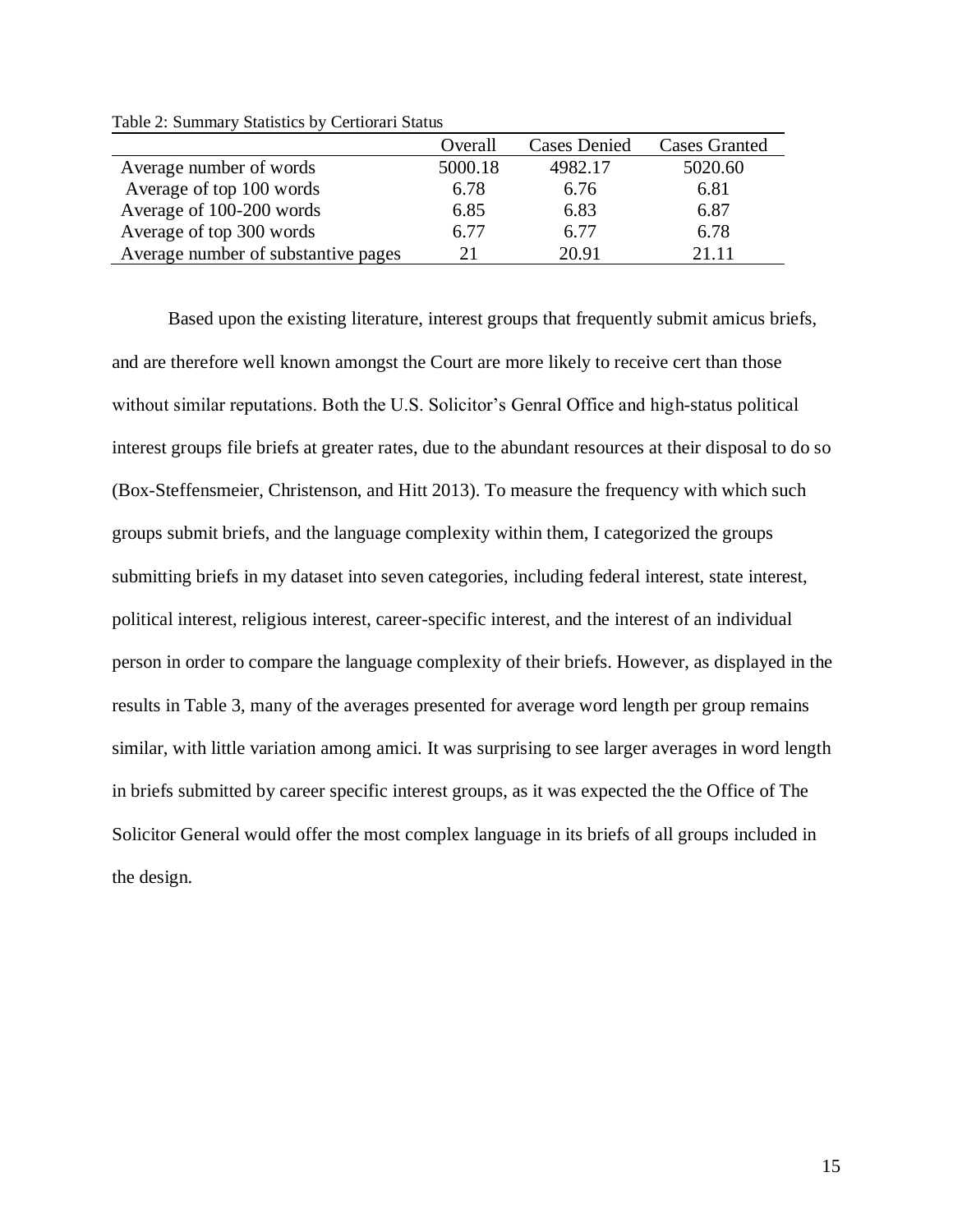|                                              | Foreign<br>Gov't | <b>State</b> | Legal   | Political | Religious | Career  | Individual | SG      |
|----------------------------------------------|------------------|--------------|---------|-----------|-----------|---------|------------|---------|
| Average<br>number of<br>words                | 6248             | 3510.11      | 5011.79 | 5580.45   | 7282.67   | 4493.75 | 3733.88    | 5967.11 |
| Average<br>of top 100<br>words               | 6.77             | 6.68         | 6.80    | 6.76      | 6.79      | 6.84    | 6.85       | 6.70    |
| Average of<br>100-200<br>words               | 6.84             | 6.75         | 6.88    | 6.81      | 6.60      | 6.93    | 6.77       | 6.71    |
| Average of<br>top 300<br>words               | 7.00             | 6.77         | 6.82    | 6.71      | 6.75      | 6.82    | 6.63       | 6.66    |
| Average<br>number of<br>substantive<br>pages | 25.00            | 17.11        | 21.33   | 22.81     | 27.67     | 19.36   | 16.50      | 22.44   |

Table 3: Summary Statistics by Group

Table 4 evaluates the success of different groups based upon the literature proposed by Calderia and Wright suggesting that the number of briefs plays a greater role than the substance of briefs. Success is defined as the group achieving their desired outcome. In the data collected, the Solicitor's General Office submitted a total of ten amicus curiae briefs, the cases including these briefs were successful in receiving certiorari seven times, therefore reflecting the arguments offered in the literature that the OSG plays a highly influential role. While the average number of words presented per brief by the OSG were not substantially different than the averages of varying interest groups, the data presented in Table 4 allows for the suggestion that the Solicitor General acting as amicus does play a role in the decision to grant cert. If the language of OSG briefs is not implying that cert should be granted, there are other evident signals included that do so. In understanding the prestige of the Solicitors General's briefs, the results displayed in Tables 3 and 4 may allow for an explantation of the OSG's influence based on their reputation alone. When compared to the rates of success of other agencies submitting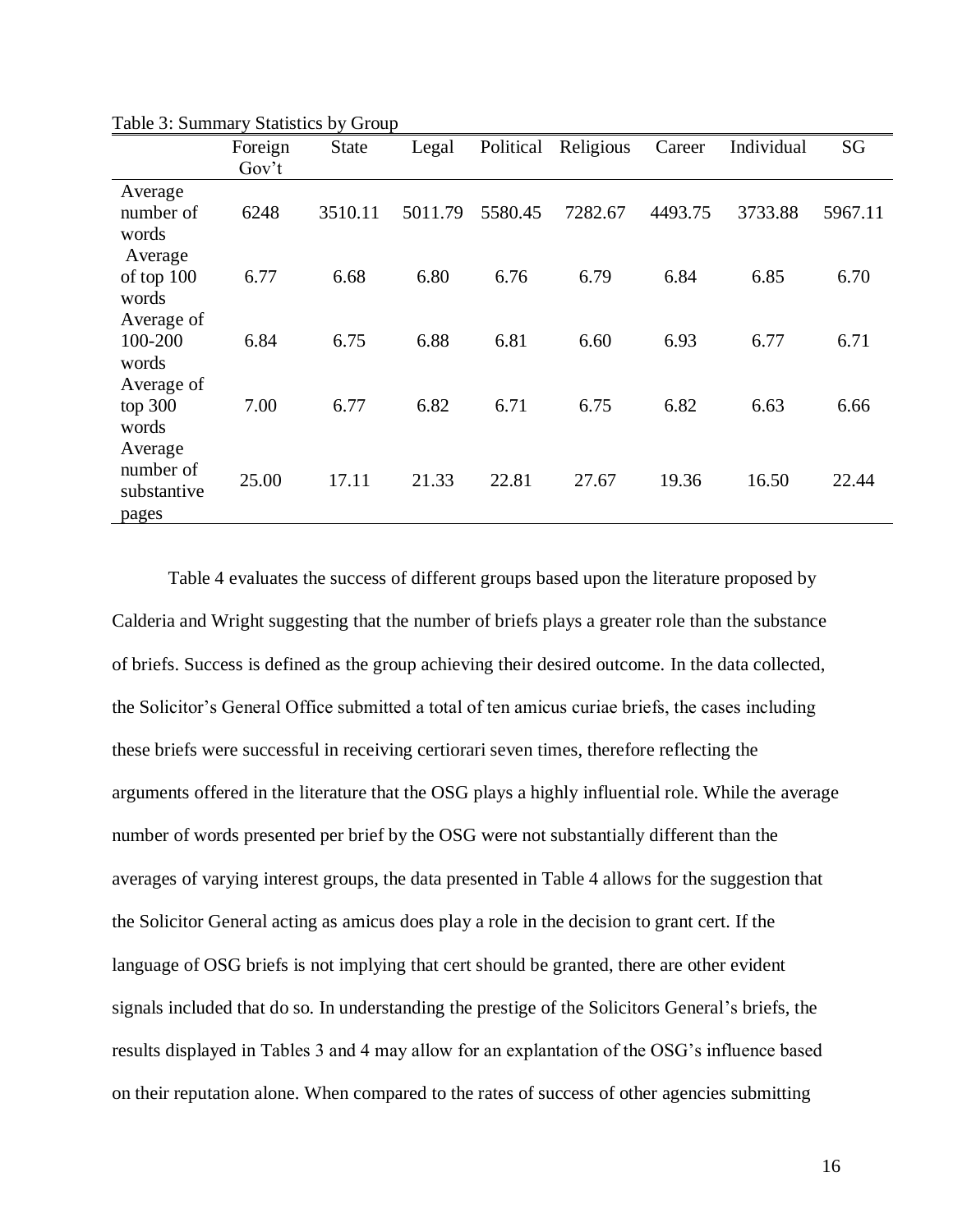briefs, the OSG and leglal interests remain highly sucessful, receiving cert for over half of the briefs included. Thus indicating that they consistently present quality briefs including novel information to the Court, along with the influence of the offices status amongst the justices. However, briefs submitted by those categorized as political interests received cert twenty-two times out of the fifty nine total briefs submitting, suggesting a deeper look into the reputations of the groups receiving cert.

|                     | Number of     | Number of     | Total         |
|---------------------|---------------|---------------|---------------|
| Type of Amicus      | Uncuccessful  | Successful    | Number of     |
|                     | <b>Briefs</b> | <b>Briefs</b> | <b>Briefs</b> |
| Foreign Government  |               |               |               |
| <b>State Agency</b> | 2             | 7             | 9             |
| Political IG        | 30            | 22            | 52            |
| Legal IG            | 23            | 19            | 42            |
| Religious IG        |               | 2             | 3             |
| Career IG           | 18            | 18            | 36            |
| Individual          | 5             | 3             | 8             |
| SG                  | 3             |               | 10            |
| Total               | 83            | 78            | 161           |

Table 4: Summary Group Involvement

\*Success is defined as congruence between group position and case outcome

# **Conclusion and Discussion**

The analysis of my research design did not display a significant impact on the Court at the cert stage. While the results of the probit regression found the language complexity of the briefs included unlikely to play a role in the Court's decision to grant cert, it was interesting to view the proposed literature match the findings regarding the number of briefs accompanying a case. While the substantive language presented does not determine the Court's decision regarding certiorari, the number of briefs filed along with a case were shown to be statistically significant in impacting the Court. Based upon these results, I fail to reject the null hypothesis considering the effect of language complexity on brief quality.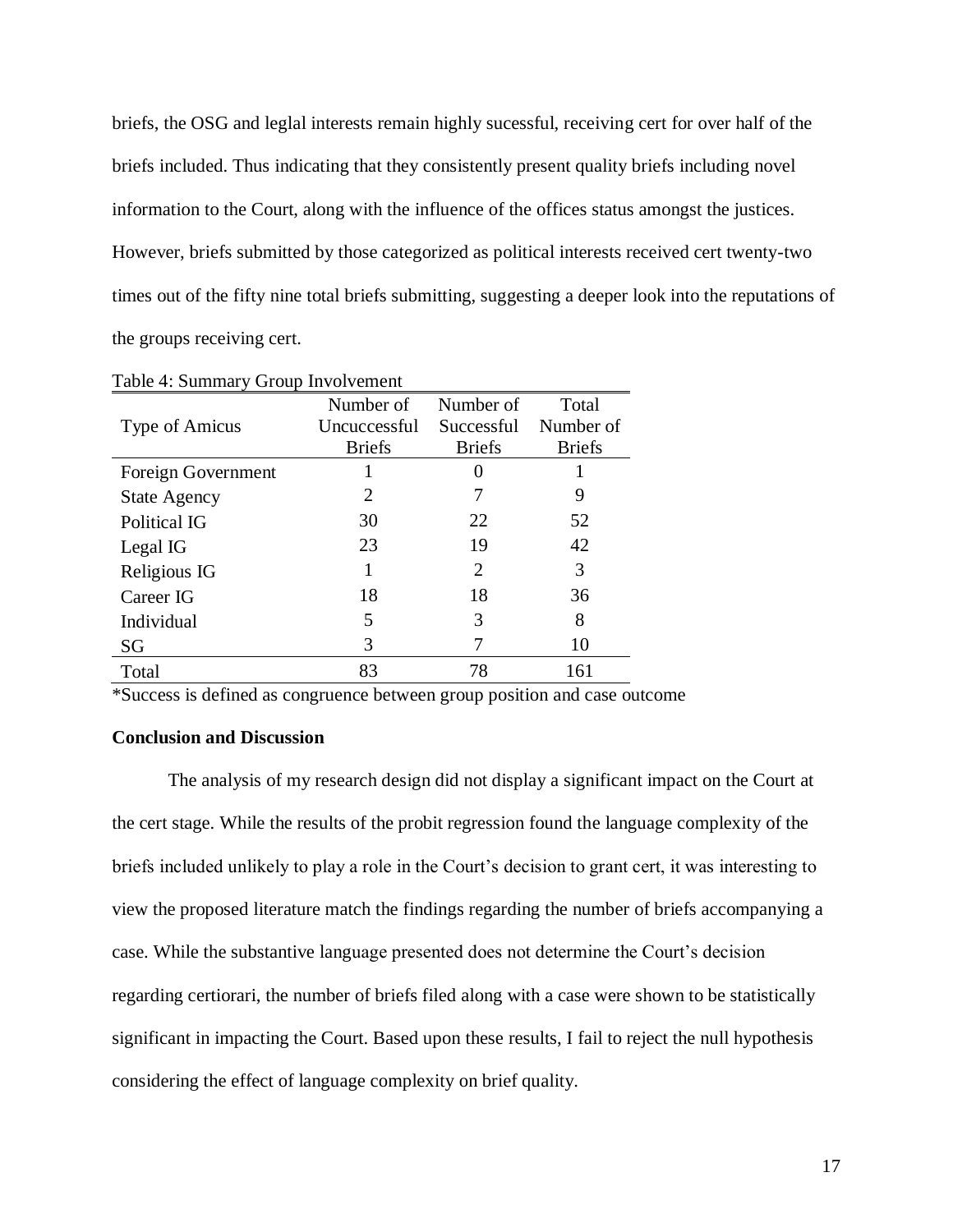In evaluating the results of the probit regression, it is disappointing to view a lack of statistical significance presented in the parameters of my hypothesis. However, the results presented remain as predictions; it is difficult to determine the exact elements a reader may seek in a brief without personal knowledge of the individual assigned to read it. Separate from the ideological or public concerns a case may present, clerks and their justices may have their own "quality scale" to evaluate briefs with. Although, it is difficult to determine whether or not they search for specific qualities within a brief due to the Court's continued insulation and private nature as opposed to the other branches. Also, in considering the interest groups included in my data set and research design, justices may have personal feelings regarding a group that could potentially play a role in how a brief is viewed at the cert stage.

Despite my hypothesis being disproved by the results of my research design and the probit regression, my research was able to provide a unique perspective about the Supreme Court and the amicus curiae briefs it so frequently receives. While there is previous research evaluating amici and the general quality of briefs, there is a lack of individual designs including language complexity and what it may add to a brief. Due to a lack of prior research detailing language complexity in relation to the Supreme Court, theorizing this thesis was a challenge. However, in doing so I was able to create a database containing elements of language complexity in amicus curiae briefs. While averaging this data and analyzing the results, it provided me with an understanding of the difficulties those drafting briefs may face in doing so, as it is no small task; both financially and intellectually.

During the months spent conducting this research, I evaluated novel concepts that may be of future use to those in the political science field seeking to perform similar designs. The results displayed may not have been favorable to my own thesis, but they may aid in a public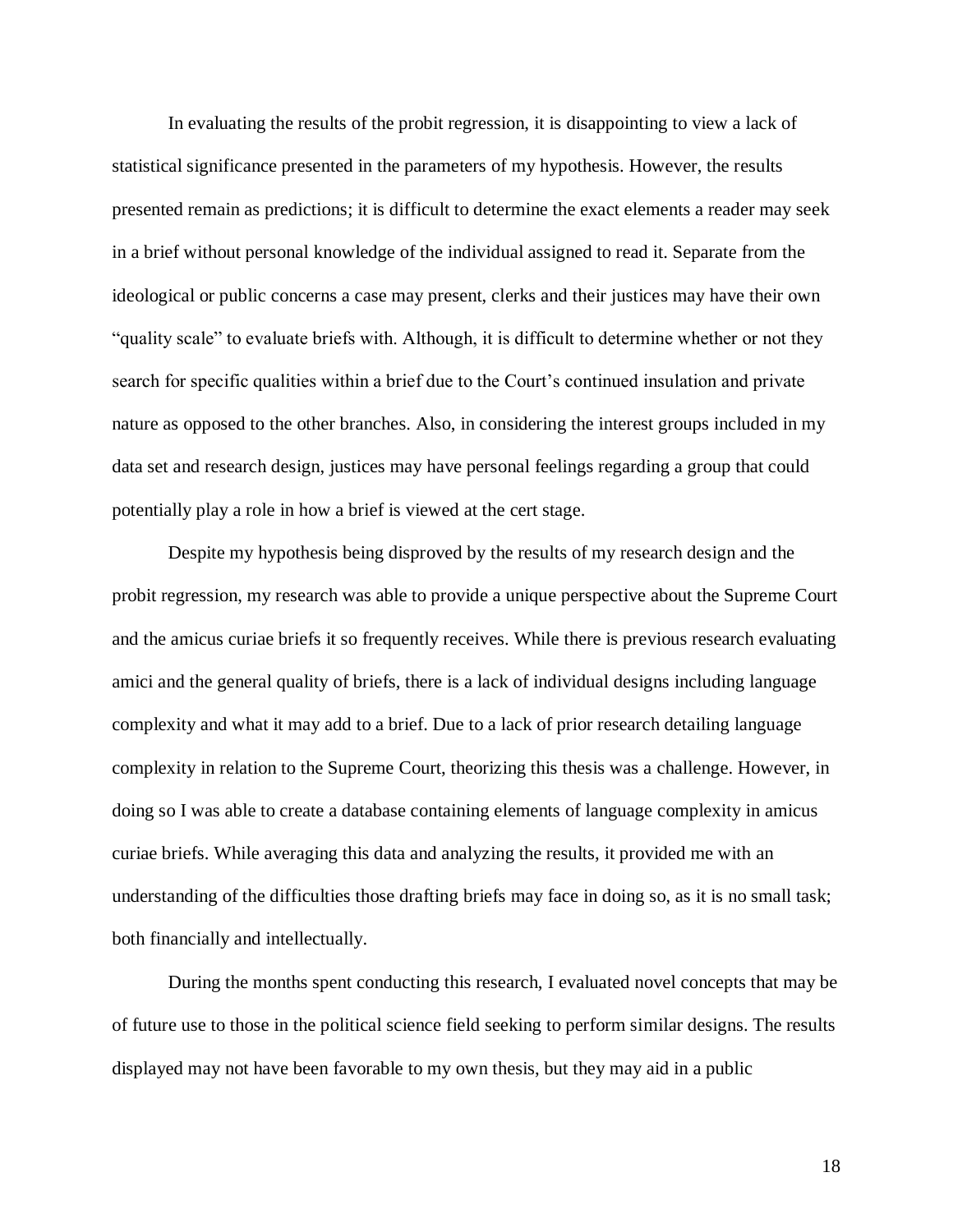understanding of the influences that are present at the certiorari stage, both to the justices and their clerks. As a result, I am hopeful that my research design and its analysis may be relied upon in the future by those with inquiries about the Supreme Court, how it tends to function, and in answering the common question; what is an amicus curiae brief?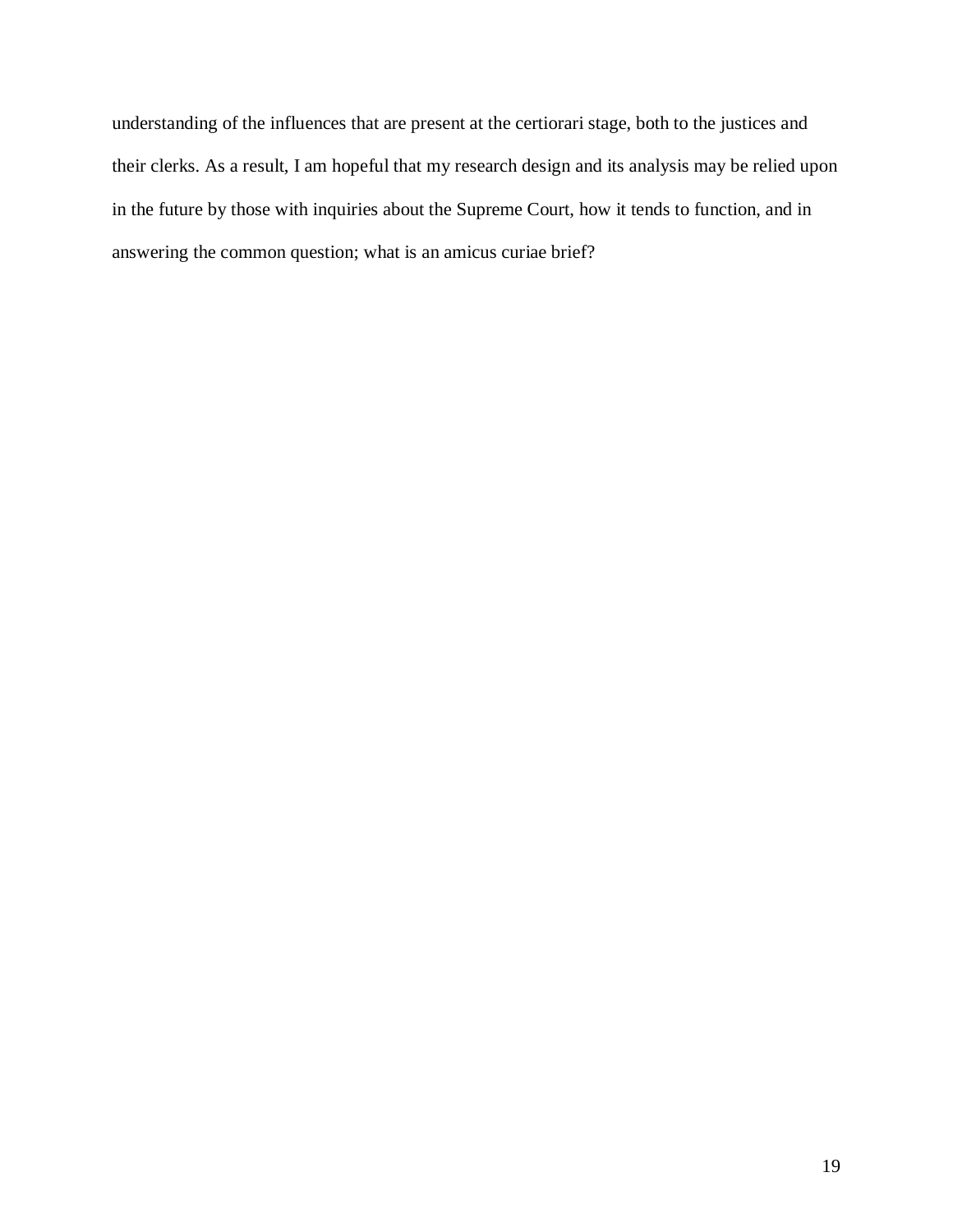### **References**

- Black, Ryan C. and Schoenherr, Jessica A. 2019. "Friends With Benefits: Case Significance, Amicus Curiae, and Agenda Setting on The U.S. Supreme Court." *International Review of Law and Economics 58*: 43-53.
- Black, Ryan C. and Owens, Ryan J. 2012. *The Solicitor General and The United State Supreme Court: executive branch influences and judicial decisions.* New York: Cambridge University Press 2012.
- Box-Steffensmeier, Janet M., Dino P. Christenson, and Matthew P. Hitt. 2013. "Quality Over Quantity: Amici Influence and Judicial Decision Making." *The American Political Science Review* 107(3): 446-460.
- Bradley, Robert C., and Paul Gardner. 1985. "Underdogs and Upperdogs and The Use of The Amicus Brief: Trends and Explanations." *The Justice System Journal* 10 (1): 78-96.
- Bruhl, Aaron-Andrew P. and Feldman, Adam. 2017. "Separating Amicus Wheat from Chaff." *The Georgetown Law Journal Online* 106: 135-150.
- Clegg, Roger.1987. Review: "The Thirty-Fifth Law Clerk." *Duke Law Journal, 1987(5),* 964-975.
- Caldeira, Gregory A., and John R. Wright. 1988. "Organized Interests and Agenda Setting in the U.S. Supreme Court." *The American Political Science Review* 82(4): 1109-1127.
- Devins, Neal and Orr Larsen, Allison. 2016. "The Amicus Machine." *The Virginia Law Review,* 102: 1901-1967.
- Epstein, Lee and Walker, Thomas G. 2019. *Constitutional law for a changing America: Rights, liberties, and justice.* Washington, D.C.: CQ Press.